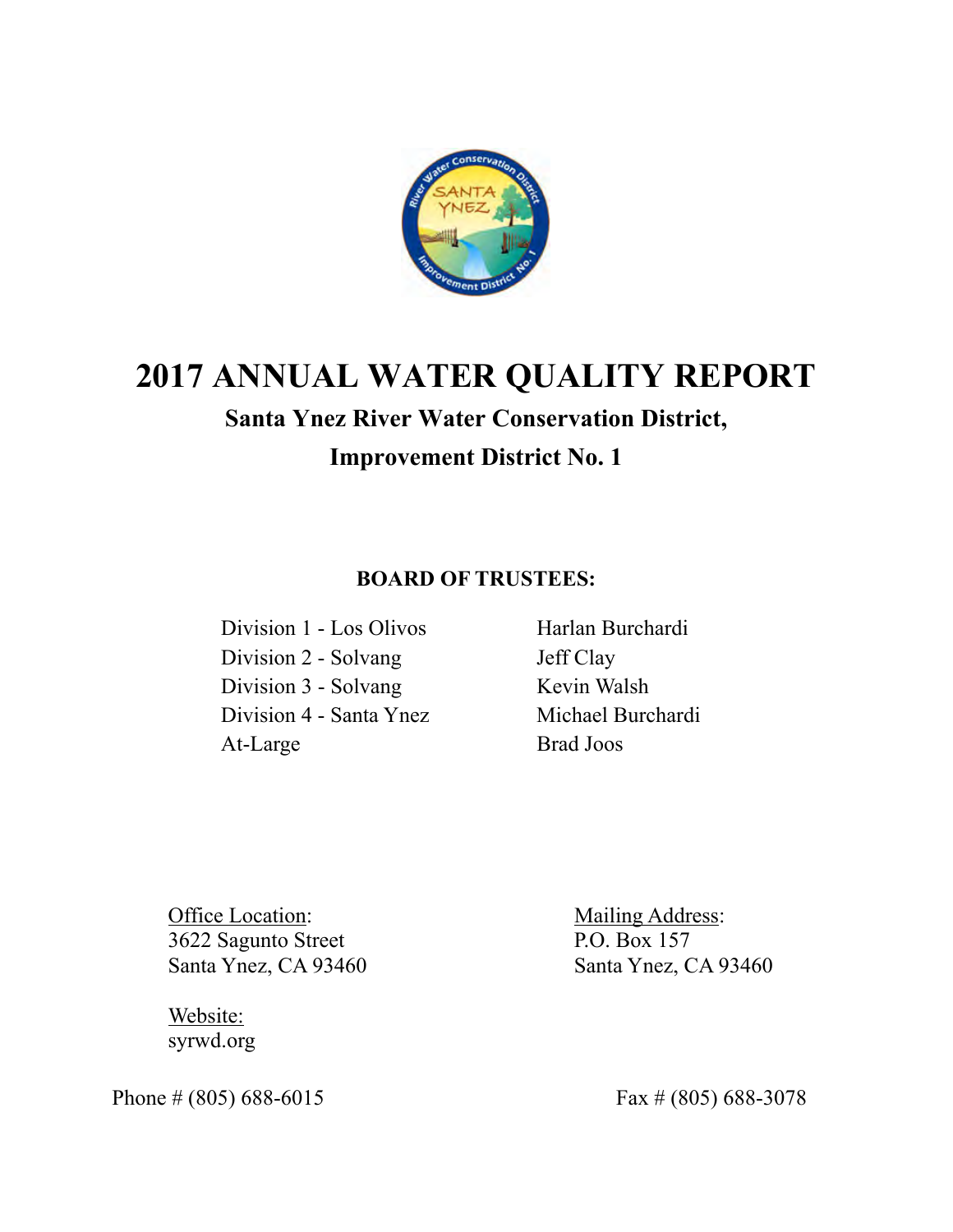# **2017 ANNUAL WATER QUALITY REPORT**

# **Santa Ynez River Water Conservation District, Improvement District No. 1 (District)**

# To All District Customers:

This report provides a summary of the water quality results from sampling of District water supply wells, distribution system, and State Water Project supplies for the 2017 calendar year. As a public water purveyor to the communities of Santa Ynez, Los Olivos, Ballard, the City of Solvang, and the Santa Ynez Band of Chumash Indians, the District operates under a permit issued by the State Water Resources Control Board, Division of Drinking Water (DDW) (formerly California Department of Public Health). In accordance with this Water Supply Permit and California Safe Drinking Water regulations, the District routinely tests all ground water sources for a complete set of potential contaminants as well as other water quality constituents. State Water supplies are similarly tested by the Central Coast Water Authority (CCWA). The results of these sampling and monitoring efforts for the 2017 calendar year are included in this report, along with additional information regarding your water supplies. Analytical data presented in this report represent the quality of the water delivered daily to you through your water service connection.

# **District water sources in use in 2017**:

1) Ground Water – 13 supply wells

In 2017, the District operated five (5) active supply wells pumping ground water from the Santa Ynez Upland ground water basin. Bounded by the foothills of the San Rafael Mountains to the north, this wedge-shaped area encompasses approximately 130 square-miles, paralleling the Santa Ynez River to the south and narrowing east to Red Rock Canyon. Active District wells in the Upland Basin range in depth from less than 500 feet to over 1,300 feet. The production rate (i.e., flow rate) of these "Upland" wells ranges from 220 to over 950 gpm (gallons/minute).

Separated from the southern margin of the Upland Basin by a barrier of impermeable rocks are the waterbearing alluvial (sand and gravel) deposits that fill the trough-like channel carved within the Santa Ynez River floodplain. During 2017, the District utilized eight (8) wells constructed in these alluvial deposits to a maximum depth of 70 feet. The production rate of these wells ranges from 175 to 600 gpm.

2) Surface Water – State Water Project

While the District still maintains an annual entitlement to water from Cachuma Lake, the only source of surface water served by the District comes from the State Water Project. The District's entitlement from the Cachuma Project is exchanged for an equal amount of State Water under an "Exchange" agreement with water agencies on the south coast of Santa Barbara County. In addition to the exchanged Cachuma water, the District also receives State Water directly by entitlement. Surface water from the California Aqueduct is treated at the Polonio Pass Water Treatment plant in San Luis Obispo County prior to entering the 143-mile long pipeline en route to the District's Mesa Verde Pumping Plant in Santa Ynez. Exchange water and State Water supplies made up approximately 60 percent of the District's total supply in 2017.

The District monitored seven (7) inactive wells during the 2017 calendar year: four (4) wells located in the Upland Basin; and three (3) wells located within the active Santa Ynez River floodplain. Wells are designated inactive for a variety of reasons including operational restrictions, regulatory requirements, and water quality parameters.

# **Drinking Water Source Assessments**

The 1996 Amendments to the Federal Safe Drinking Water Act established the Drinking Water Source Assessment and Protection (DWSAP) Program to assess all sources of drinking water for vulnerability to contamination and to establish source protection programs. The District has evaluated each of the well locations in the District following the program guidelines. In summary, possible contaminating activities (PCAs) in the Upland Basin include septic systems and agricultural drainage. Contaminant sources that have the potential to affect wells located within the Santa Ynez River floodplain include septic systems, other wells (active and abandoned), agricultural drainage, upstream contaminant sources, application of agricultural chemicals, and surface runoff from roads. All completed assessments are available for viewing at the District office.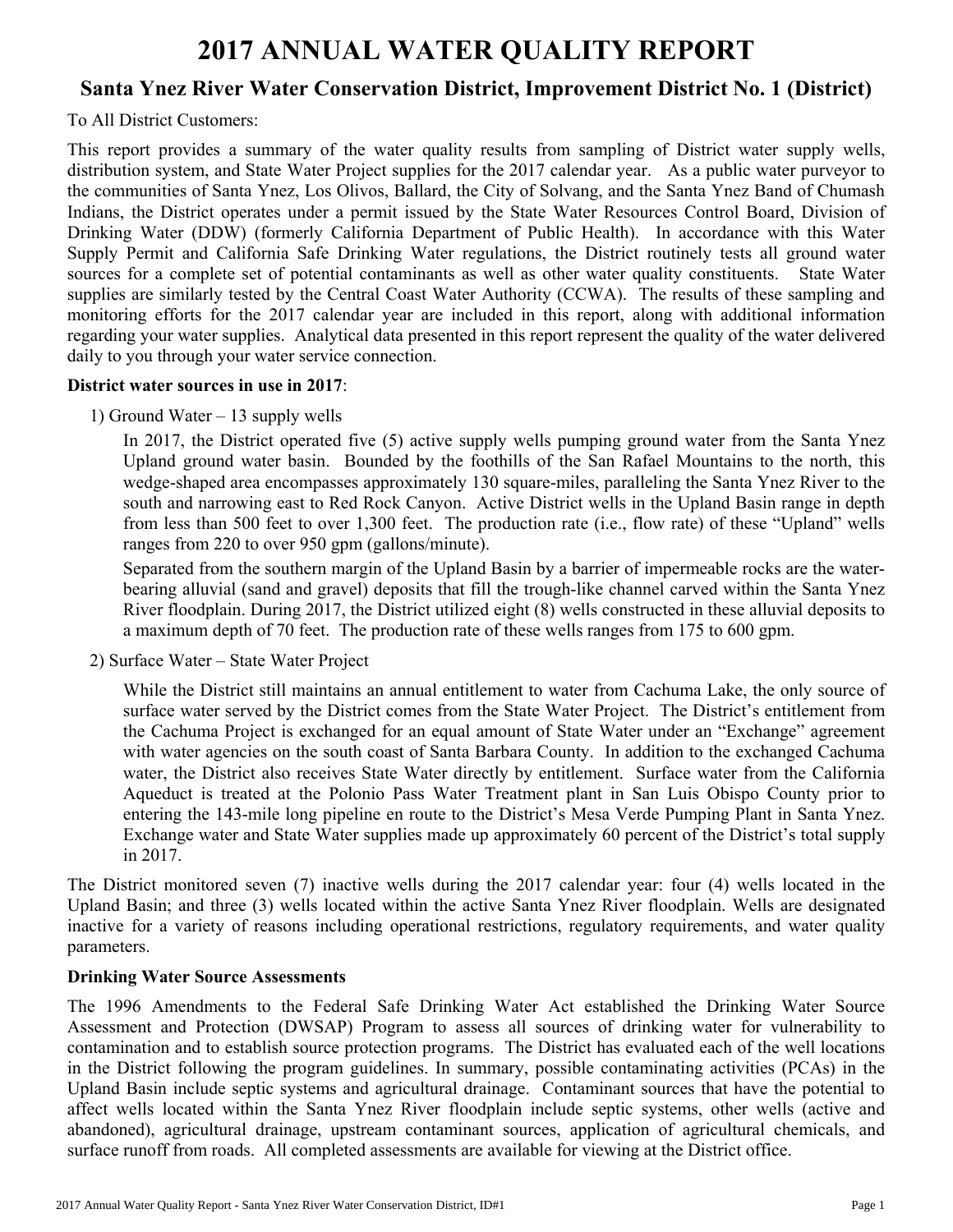For the 2017 reporting period, the only contaminant associated with these PCAs detected in any of the wells was nitrate (reported as  $NO_3-N$ ). Nitrate was detected in all active wells, with concentrations ranging from 0.58 to 3.4 parts per million (ppm). Annual monitoring of all water supply wells is required to assure that concentrations remain below the 10 ppm Maximum Contaminant Level (MCL) equivalent for nitrate (as nitrogen). Should nitrate concentrations exceed one-half the MCL, more frequent (quarterly) monitoring would be required.

# *TERMS USED IN THIS REPORT:*

**Maximum Contaminant Level (MCL)**: The highest level of a contaminant that is allowed in drinking water. Primary MCLs are set as close to the PHGs (or MCLGs) as is economically and technologically feasible. Secondary MCLs are set to make drinking water aesthetically pleasing (i.e., protect the odor, taste, and appearance of the water).

**Primary Drinking Water Standards (PDWS)**: MCLs for contaminants that affect health along with their monitoring, reporting, and water treatment requirements.

**Secondary Drinking Water Standards (SDWS):**  MCLs for contaminants that affect taste, odor, or appearance of the drinking water. Contaminants with SDWSs do not affect health at the established MCL.

**Maximum Residual Disinfectant Level Goal (MRDLG)**: The level of a disinfectant added for water treatment below which there is no known or expected risk to health. MRDLGs are set by the U.S. Environmental Protection Agency.

**Maximum Residual Disinfectant Level (MRDL)**: The level of a disinfectant added for water treatment that may not be exceeded at the consumer's tap.

**Public Health Goal (PHG)**: The level of a contaminant in drinking water below which there is no known or expected risk to health. PHGs are set by the Office of Environmental Health and Hazard Assessment (OEHHA).

**Maximum Contaminant Level Goal (MCLG)**: The level of a contaminant in drinking water below which there is no known or expected risk to health. MCLGs are set by the U.S. Environmental Protection Agency (USEPA).

**Regulatory Action Level (AL)**: The concentration of a contaminant which, if exceeded, triggers treatment or other requirements which a water system must follow.

**Detection Limit for the Purposes of Reporting (DLRs):** The minimum concentration a certified laboratory must detect for a given analytical parameter to comply with State regulations.

**Treatment Technique (TT)**: A required process intended to reduce the level of a contaminant in drinking water.

# **Potential Contaminants in Source Water**

*Federal regulation requires the following information to be included in this report. Because it is general information, it does not necessarily apply to the drinking water provided by the District. Information specific to your drinking water is found in the summary table below.* 

In general, sources of both tap water and bottled water include rivers, lakes, streams, ponds, reservoirs, springs, and wells. As water travels over the surface of the land or through the ground, it dissolves naturally-occurring minerals and, in some cases, radioactive material, and can pick up substances resulting from the presence of animals or from human activity. Contaminants that could be present in source water include the following:

- *Microbial contaminants*, such as viruses and bacteria that may come from sewage treatment plants, septic systems, agricultural livestock operations, and wildlife.
- *Inorganic contaminants*, such as salts and metals that can be naturally-occurring or result from urban stormwater runoff, industrial or domestic wastewater discharges, oil and gas production, mining, or farming.
- *Pesticides and herbicides*, which may come from a variety of sources such as agriculture, urban stormwater runoff, and residential uses.
- *Organic chemical contaminants*, including synthetic and volatile organic chemicals that are byproducts of industrial processes and petroleum production, and can also come from gas stations, urban stormwater runoff, and septic systems.
- *Radioactive contaminants*, which can be naturally-occurring or be the result of oil and gas production and mining activities.

In order to ensure that tap water is safe to drink, the U.S. Environmental Protection Agency (USEPA) and DDW prescribe regulations that limit the amount of certain contaminants in water provided by public water systems. DDW regulations also establish limits for contaminants in bottled water that require the same level of protection for public health.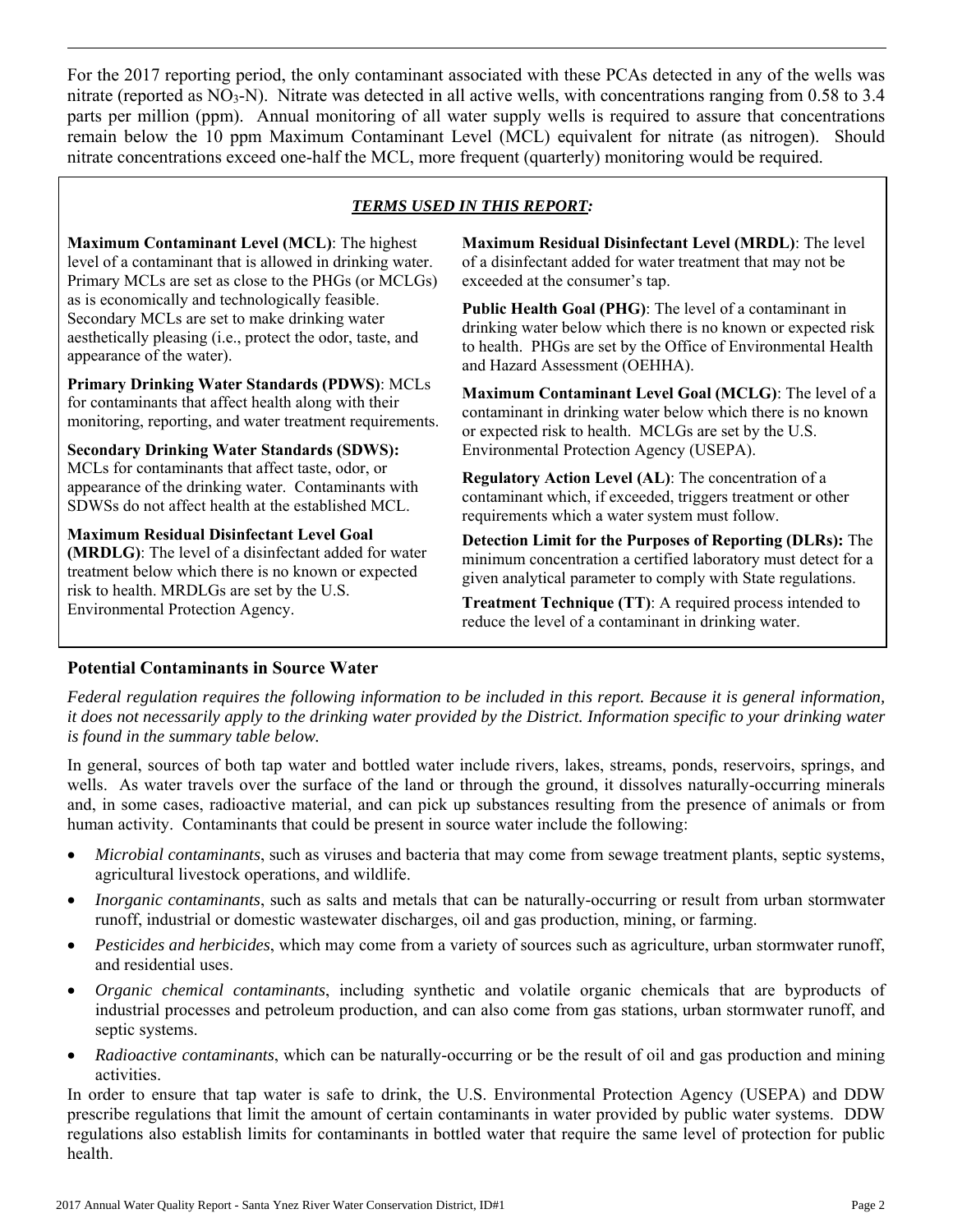### **Analytical Results**

The following summary table of analytical results lists the range and average concentrations of the drinking water contaminants (as well as other water quality constituents) that were detected during the most recently required sampling for each source and constituent listed. Also listed are results of the District's required distribution system sampling. It is worth noting that chemicals not detected are not included in the report. Additionally, DDW sampling requirements allow for source monitoring of certain contaminants less than once per year because the concentrations of these contaminants do not vary significantly from year to year. Therefore, some of the data listed in the tables, though representative of the source water quality, are more than a year old.

| SAMPLING RESULTS: PRIMARY AND SECONDARY STANDARDS |       |                            |                      |                            |                  |                              |  |                        |                                        |  |  |  |
|---------------------------------------------------|-------|----------------------------|----------------------|----------------------------|------------------|------------------------------|--|------------------------|----------------------------------------|--|--|--|
|                                                   |       |                            |                      |                            |                  | <b>Drinking Water Source</b> |  |                        |                                        |  |  |  |
| Parameter                                         | Units | <b>State</b><br><b>MCL</b> | <b>PHG</b><br>(MCLG) | <b>State</b><br><b>DLR</b> | Range<br>Average | <b>State</b><br>Water        |  | <b>Ground</b><br>Water | <b>Maior Sources in Drinking Water</b> |  |  |  |
|                                                   |       |                            |                      |                            |                  |                              |  |                        |                                        |  |  |  |

#### **PRIMARY STANDARDS--Mandatory Health-Related Standards**

#### **CLARITY**

| <b>Combined Filter</b>    | <b>NTU</b> | ' NTL<br>Г=<1<br>l everv<br>hours<br>∸ | Range | $0.04 -$<br>0.18 | <b>NA</b> |             |
|---------------------------|------------|----------------------------------------|-------|------------------|-----------|-------------|
| <b>Effluent Turbidity</b> |            | 6 of samples <0.3 NTU<br>F=95%<br>$-$  | %     | 100%             | <b>NA</b> | Soil runoff |

#### **INORGANIC CHEMICALS**

|                       |                         | $($ b) | 0.6       | 0.05                        | Range   | ND - 0.11 | <b>ND</b>    | Residue from water treatment process;                  |
|-----------------------|-------------------------|--------|-----------|-----------------------------|---------|-----------|--------------|--------------------------------------------------------|
| Aluminum <sup>-</sup> | ppm<br>0.066<br>Average |        | <b>ND</b> | Erosion of natural deposits |         |           |              |                                                        |
| Chromium (Total Cr)   | ppb                     | 50     | (100)     | 10                          | Range   | <b>ND</b> | ND - 10      | Erosion of natural deposits; steel,                    |
|                       |                         |        |           |                             | Average | ND.       | 2.5          | pulp mills, and chrome plating wastes                  |
| Fluoride              | ppm                     | ▵      |           | 0.1                         | Range   | <b>ND</b> |              | 0.12 - 0.32 Erosion of natural deposits;               |
|                       |                         |        |           |                             | Average | <b>ND</b> | 0.22         | water additive for tooth health                        |
| Nitrate (as Nitrogen) | ppm                     | 10     | 10        | 0.4                         | Range   | 0.44      | $0.56 - 3.4$ | Runoff and leaching from fertilizer use; leaching from |
|                       |                         |        |           |                             | Average | 0.44      | 1.3          | septic tanks and sewage; erosion of natural deposits   |

#### **RADIONUCLIDES**

| Gross Alpha    | pCi/L | 15 | <b>NA</b>  | $\sim$ | Range   | <b>ND</b> | ND - 13     | -Erosion of natural deposits  |  |
|----------------|-------|----|------------|--------|---------|-----------|-------------|-------------------------------|--|
|                |       |    |            |        | Average | <b>ND</b> | 6.0         |                               |  |
| <b>Uranium</b> | pCi/L | 20 | ~ -<br>U.O |        | Range   | <b>NC</b> | $2.0 - 6.5$ | - Erosion of natural deposits |  |
|                |       |    |            |        | Average | <b>NC</b> | 4.4         |                               |  |

# **SECONDARY STANDARDS--Aesthetic Standards**

| Chloride                | ppm        | 500       | <b>NA</b> | $\overline{\phantom{a}}$ | Range   | $8 - 145$     | $30 - 44$      | Runoff/leaching from natural deposits;         |
|-------------------------|------------|-----------|-----------|--------------------------|---------|---------------|----------------|------------------------------------------------|
|                         |            |           |           |                          | Average | 39            | 37             | seawater influence                             |
| Color                   | <b>ACU</b> | 15        | <b>NA</b> | $\overline{\phantom{a}}$ | Range   | <b>ND</b>     | $ND - 3$       | Naturally-occurring organic materials          |
|                         |            |           |           |                          | Average | <b>ND</b>     | 0.5            |                                                |
|                         | none       | non-      | <b>NA</b> | $\overline{\phantom{m}}$ | Range   | 11            | non-           | Balance of hydrogen, carbon, & oxygen in       |
| Corrosivity             |            | corrosive |           |                          | Average | 11            | corrosive      | water, affected by temperature & other factors |
| Iron                    |            | 300       | <b>NA</b> | 100                      | Range   | <b>ND</b>     | ND - 160       | Leaching from natural deposits;                |
|                         | ppb        |           |           |                          | Average | <b>ND</b>     | 91             | industrial wastes                              |
| Manganese               | ppb        | 50        | <b>NA</b> | 20                       | Range   | <b>ND</b>     | <b>ND - 24</b> |                                                |
|                         |            |           |           |                          | Average | <b>ND</b>     | 3.0            | Leaching from natural deposits                 |
|                         | Units      | 3         | <b>NA</b> |                          | Range   |               | $1 - 4$        |                                                |
| <b>Odor Threshold</b>   |            |           |           |                          | Average |               | 1.6            | Naturally-occurring organic materials          |
| Specific                | umho/      | 1600      | <b>NA</b> |                          | Range   | 148 - 758     | 780 - 1100     | Substances that form ions                      |
| Conductance             | cm         |           |           |                          | Average | 306           | 925            | when in water; seawater influence              |
| Sulfate                 |            | 500       | <b>NA</b> | 0.5                      | Range   | 30            | $53 - 290$     | Runoff/leaching from natural deposits;         |
|                         | ppm        |           |           |                          | Average | 30            | 178            | industrial wastes                              |
| <b>Total Dissolved</b>  |            |           |           |                          | Range   | 77 - 394      | 470 - 770      |                                                |
| Solids (TDS)            | ppm        | 1000      | <b>NA</b> | $\hspace{0.05cm}$        | Average | 165           | 604            | Runoff/leaching from natural deposits;         |
| Lab Turbidity (ID#1)    |            | 5         | <b>NA</b> |                          | Range   | $0.04 - 0.09$ | ND - 0.53      | Soil erosion/runoff                            |
| Turbidity (State Water) | <b>NTU</b> |           |           | --                       | Average | 0.05          | 0.1            |                                                |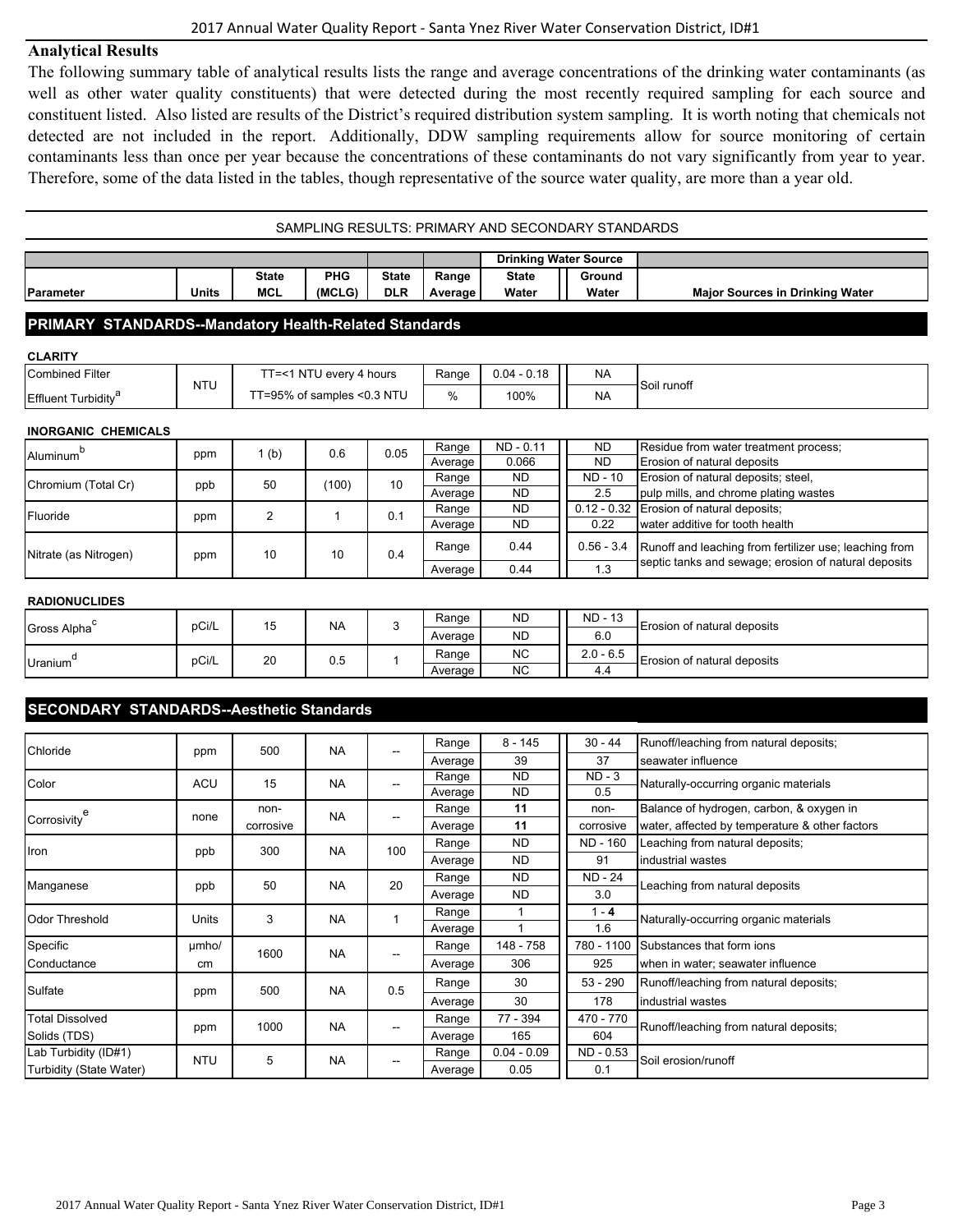#### 2017 Annual Water Quality Report ‐ Santa Ynez River Water Conservation District, ID#1

|                                            |              |              |           |                          |         | <b>Drinking Water Source</b> |              |                                                      |  |
|--------------------------------------------|--------------|--------------|-----------|--------------------------|---------|------------------------------|--------------|------------------------------------------------------|--|
|                                            |              | <b>State</b> | PHG       | <b>State</b>             | Range   | <b>State</b>                 | Ground       |                                                      |  |
| <b>Parameter</b>                           | <b>Units</b> | <b>MCL</b>   | (MCLG)    | <b>DLR</b>               | Average | Water                        | Water        | <b>Major Sources in Drinking Water</b>               |  |
|                                            |              |              |           |                          |         |                              |              |                                                      |  |
| <b>ADDITIONAL PARAMETERS (Unregulated)</b> |              |              |           |                          |         |                              |              |                                                      |  |
|                                            |              |              |           |                          |         |                              |              |                                                      |  |
| Alkalinity (Total) as                      |              | <b>NA</b>    | <b>NA</b> | --                       | Range   | $24 - 74$                    | 260 - 290    | Runoff/leaching from natural deposits;               |  |
| $CaCO3$ equivalents                        | ppm          |              |           |                          | Average | 44                           | 276          | seawater influence                                   |  |
| Boron                                      | ppb          | <b>NA</b>    | NL=1,000  | 100                      | Range   | <b>NC</b>                    | $110 - 380$  | Runoff/leaching from natural deposits;               |  |
|                                            |              |              |           |                          | Average | <b>NC</b>                    | 211          | wastewater, and fertilizers/pesticides.              |  |
| Calcium                                    | ppm          | <b>NA</b>    | <b>NA</b> | $\overline{\phantom{a}}$ | Range   | $18 - 62$                    | $45 - 110$   | Runoff/leaching from natural deposits;               |  |
|                                            |              |              |           |                          | Average | 34                           | 77           | seawater influence                                   |  |
| Chromium, Hexavalent                       | ppb          | <b>NA</b>    | 0.02      | 1.0                      | Range   | 5                            | 8.8          | Discharges from industrial manufacturers; erosion of |  |
|                                            |              |              |           |                          | Average | 5                            | 8.8          | natural deposits                                     |  |
| Hardness (Total) as                        |              | <b>NA</b>    | <b>NA</b> | --                       | Range   | $32 - 140$                   | $350 - 510$  | Leaching from natural deposits                       |  |
| CaCO <sub>3</sub>                          | ppm          |              |           |                          | Average | 67                           | 415          |                                                      |  |
| <b>Heterotrophic Plate</b>                 |              |              |           |                          | Range   | $0 - 22$                     | <b>NA</b>    | Naturally present in the environment                 |  |
| County                                     | CFU/mL       | <b>TT</b>    | <b>NA</b> | --                       | Average | 0.8                          | <b>NA</b>    |                                                      |  |
|                                            |              |              |           |                          | Range   | 4.8                          | $45 - 60$    | Runoff/leaching from natural deposits;               |  |
| Magnesium                                  | ppm          | <b>NA</b>    | <b>NA</b> | --                       | Average | 4.8                          | 55           | seawater influence                                   |  |
| 2-Methylisoborneol (MIB)                   | ng/L         | <b>NA</b>    | <b>NA</b> | <b>NA</b>                | Range   | $1 - 3$                      | <b>NC</b>    | An organic compound mainly produced by               |  |
|                                            |              |              |           |                          | Average | 1.6                          | <b>NC</b>    | blue-green algae (cyanobacteria)                     |  |
| pH                                         | pH           | <b>NA</b>    | <b>NA</b> | --                       | Range   | $8.03 - 8.50$                | $7.3 - 7.7$  | Runoff/leaching from natural deposits;               |  |
|                                            | Units        |              |           |                          | Average | 8.29                         | 7.5          | seawater influence                                   |  |
| Potassium                                  | ppm          | <b>NA</b>    | <b>NA</b> | --                       | Range   | 1.7                          | $2.1 - 2.6$  | Runoff/leaching from natural deposits;               |  |
|                                            |              |              |           |                          | Average | 1.7                          | 2.4          | seawater influence                                   |  |
| Sodium                                     | ppm          | <b>NA</b>    | <b>NA</b> | $\overline{\phantom{a}}$ | Range   | 24                           | $40 - 54$    | Runoff/leaching from natural deposits;               |  |
|                                            |              |              |           |                          | Average | 24                           | 47           | seawater influence                                   |  |
| <b>Total Organic Carbon</b>                | ppm          | <b>TT</b>    | <b>NA</b> | 0.30                     | Range   | $1.6 - 2.7$                  | <b>NA</b>    | Various natural and manmade sources.                 |  |
| (TOC)'                                     |              |              |           |                          | Average | 2.0                          | <b>NA</b>    |                                                      |  |
| Vanadium                                   |              |              | $NL = 50$ | 3                        | Range   | <b>NC</b>                    | <b>ND-23</b> | Leaching from natural deposits;                      |  |
|                                            | ppb          | <b>NA</b>    |           |                          | Average | <b>NC</b>                    | 14           | industrial wastes                                    |  |

### **Distribution System Water Quality**

#### **ORGANIC CHEMICALS**

|                         |     |    |           |                | Range           | $26 - 55$    | $5.0 - 31.4$ |                                           |  |  |
|-------------------------|-----|----|-----------|----------------|-----------------|--------------|--------------|-------------------------------------------|--|--|
| Total Trihalomethanes   | ppb | 80 | <b>NA</b> | <b>NA</b>      | Highest<br>LRAA | 22.7<br>43.5 |              | By-product of drinking water chlorination |  |  |
|                         |     |    |           |                | Range           | $6.2 - 22$   | ND - 16.9    |                                           |  |  |
| <b>Haloacetic Acids</b> | ppb | 60 | <b>NA</b> | $1,2^{\prime}$ | Highest<br>LRAA | 15.2         | 7.7          | By-product of drinking water chlorination |  |  |
| <b>DICINEECTION</b>     |     |    |           |                |                 |              |              |                                           |  |  |

#### **DISINFECTION**

| Total chlorine residual      |     | $MRDL =$ | $MRDLG =$ |                          | Range   | . . 1 - 3.1     | $\overline{\phantom{a}}$ | Measurement of the disinfectant             |  |  |
|------------------------------|-----|----------|-----------|--------------------------|---------|-----------------|--------------------------|---------------------------------------------|--|--|
| <b>CCWA Distribution</b>     | ppm | 4.0      | 4.0       | $\overline{\phantom{m}}$ | Average | ററ<br><u>.</u>  | $\sim$                   | used in the production of drinking water    |  |  |
| Free/total chlorine residual |     | $MRDL =$ | $MRDLG =$ |                          | Range   | $\qquad \qquad$ |                          | 0.06 - 2.54 Measurement of the disinfectant |  |  |
| <b>ID#1 Distribution</b>     | ppm | 4.0      | 4.0       | $- -$                    | Average | $\qquad \qquad$ | . 25                     | used in the production of drinking water    |  |  |

#### **Abbrevations and Notes**

(a) Turbidity (NTU) is a good indicator of the effectiveness of a filtration system. ACU = Apparent Color Units

- Monthly turbidity values for State Water are listed in the Secondary Standards section. CCWA = Central Coast Water Authority (b) Aluminum has a Secondary MCL of 0.2 ppb. CFU/ml = Colony Forming Units per milliliter
- (c) Gross alpha particle activity monitoring required every nine years for State Water; more DLR = Detection Limit for the Purpose of Reporting
- frequent monitoring is required for some groundwater based on detected levels. ID#1 = Santa Ynez River Water Conservation District, Reported average and range from most recent sampling of all supply wells. The mass of the match of the matchman District No.1
- (d) Uranium monitoring is dependent on measured gross alpha particle activity. LRAA Locational Running Annual Average
- (e)  $Al \geq 12.0$  = Non-aggressive water NA = Not Applicable
	- AI (10.0 11.9) = Moderately aggressive water NC = Not Collected
	- $AI \leq 10.0$  = Highly aggressive water  $ND = Non-Detected$
	- Reference: ANSI/AWWA Standard C400-93 (R98) ng/L = nanograms per liter
- (f) There is currently no MCL for Hexavalent Chromim. The previous MCL of 0.010 mg/l was NL = Notification Level withdrawn on September 11, 2017.<br>
Pour plate technique -- monthly averages.<br>
Pour plate technique -- monthly averages.
- (g) Pour plate technique  $-$  monthly averages.
- (h) TOCs are taken at the State Water treatment plant's combined filter effluent. ppb = parts per billion, or micrograms per liter (µg/L) Compliance based on the LRAA of distribution system samples. Values reported are the
- (i) Compliance based on the LRAA of distribution system samples. Values reported are the range of all 2017 sample results and highest locational running annual average. SI = saturation index
- (j) Monochloroacetic Acid (MCAA) has a DLR of 2.0 ug/L while the other four Haloacetic Acids µmho/cm = micromhos per centimeter have DLR's of 1.0 ug/L.

#### **Footnotes: Abbreviations**

- 
- 
- 
- 
- 
- 
- 
- 
- 
- 
- 
- 
- 
- 
- 
- 
-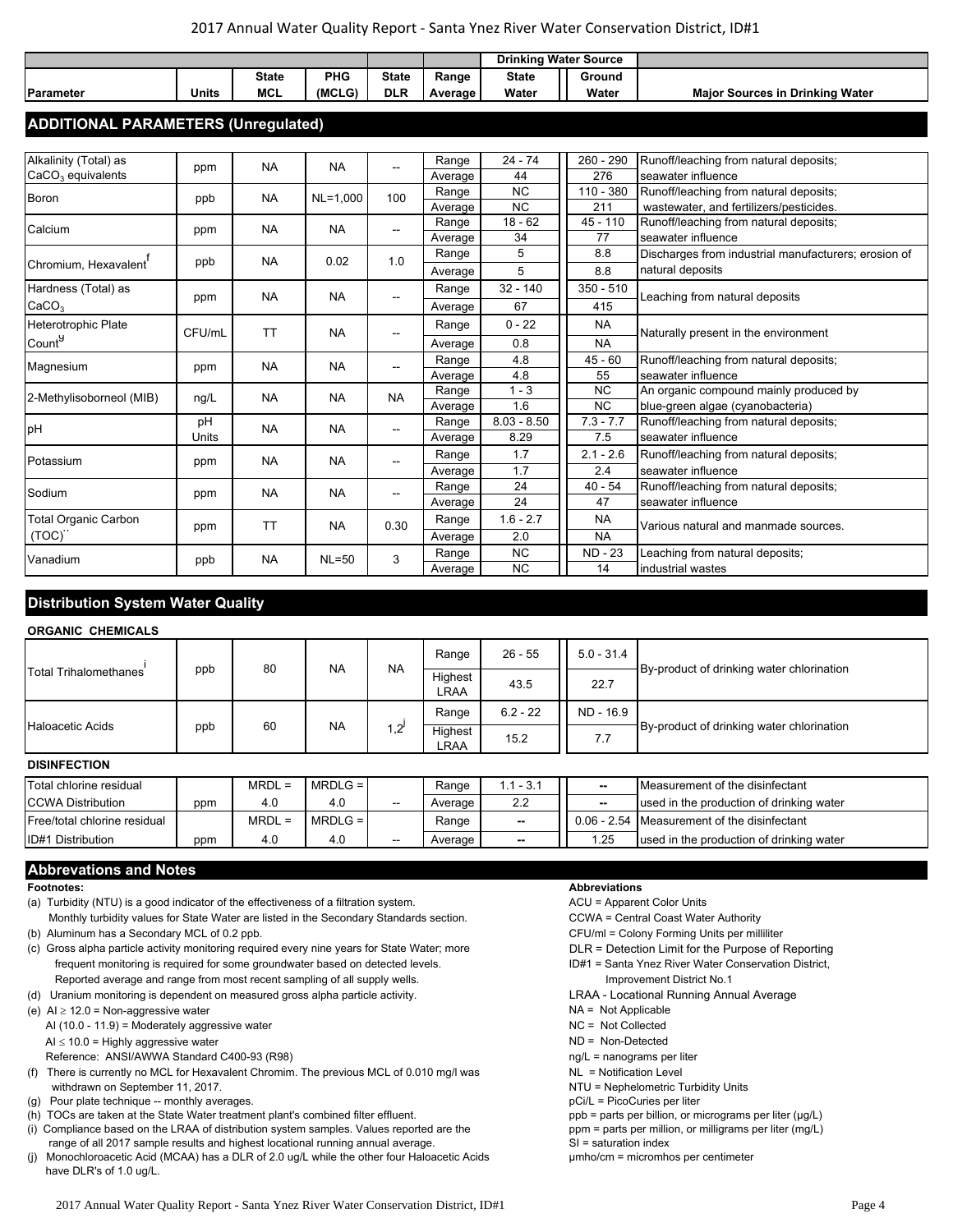### **Exceedance of Regulatory Standards**

The summary table of analytical results confirms that water served by the District met all primary drinking water standards during the 2017 reporting period. The secondary standard for odor was exceeded in one sample from Well 19. Secondary standards are designed to protect consumers against unpleasant aesthetic affects such as color, taste, odor, or the staining of plumbing fixtures or clothing. This well, from one of the District's River well fields, was sampled in March 2016 following an extended period of non-use and only minimally flushed to waste before sampling to avoid excessive water loss during the drought. Sampling from the other four nearby river wells and follow-up sampling from this well yielded low to non-detect levels for odor, indicating that the relatively high result was not representative of the water produced. This high result was likely due to the turbulence and inadequate well flushing at start-up. Additionally, concentrations delivered to District customers would be less due to blending of multiple sources and dilution within the distribution system.

# **Revised Total Coliform Rule**

All water systems are required to comply with the state Total Coliform Rule. Beginning April 1, 2016, all water systems were also required to comply with the federal Revised Total Coliform Rule. The new federal rule maintains the purpose to protect public health by ensuring the integrity of the drinking water distribution system and monitoring for the presence of microbials (i.e., total coliform and E. coli bacteria). The U.S. EPA anticipates greater public health protection as the new rule requires water systems that are vulnerable to microbial contamination to identify and fix problems. Water systems that exceed a specified frequency of total coliform occurrences are required to conduct an assessment to determine if any sanitary defects exist. If found, these defects must be corrected by the water system. District bacteriological monitoring in 2017 indicated compliance with the Total Coliform Rule and no MCL exceedance for total coliform or E. coli bacteria.

| <b>SAMPLING RESULTS: DISTRIBUTION SYSTEM MONITORING</b> |                                                   |                                                  |                                     |              |                                      |                                                                                                                                      |              |                                            |  |  |  |  |
|---------------------------------------------------------|---------------------------------------------------|--------------------------------------------------|-------------------------------------|--------------|--------------------------------------|--------------------------------------------------------------------------------------------------------------------------------------|--------------|--------------------------------------------|--|--|--|--|
| Microbiological<br><b>Contaminants</b>                  | No. of<br><b>Samples</b><br>Required <sup>1</sup> | No. of<br><b>Samples</b><br><b>Collected</b>     | <b>Highest No.</b><br>of Detections |              | No. of Months in<br><b>Violation</b> | <b>MCL</b>                                                                                                                           |              | <b>Typical Source</b><br>of Bacteria       |  |  |  |  |
| <b>Total Coliform</b><br>Bacteria                       | 163                                               | 211                                              | (In a month)                        | $\mathbf{0}$ |                                      | More than 1 sample in a<br>month with a detection                                                                                    | $\mathbf{0}$ | Naturally present<br>in the<br>environment |  |  |  |  |
| Fecal Coliform<br>or $E$ , coli                         | 163                                               | 211                                              | (In the year)<br>0                  |              | $\mathbf{0}$                         | A routine sample and a<br>repeat sample detect<br>total coliform and either<br>sample also detects fecal<br>coliform or $E$ , coli   | $\mathbf{0}$ | Human and<br>animal fecal<br>waste         |  |  |  |  |
|                                                         |                                                   |                                                  |                                     |              |                                      |                                                                                                                                      |              |                                            |  |  |  |  |
| 2015<br>Lead & Copper <sup>2</sup>                      | No. of<br>samples<br>collected                    | 90 <sup>th</sup><br>percentile<br>level detected | <b>No. Sites</b><br>exceeding<br>AL | AL           | <b>MCLG</b>                          | <b>Typical Source of Contaminant</b>                                                                                                 |              |                                            |  |  |  |  |
| Lead $(ppb)^3$                                          | 20                                                | <b>ND</b>                                        | $\mathbf{0}$                        | 15           | 0.2                                  | Internal corrosion of household water plumbing<br>systems; discharges from industrial manufacturers;<br>erosion of natural deposits. |              |                                            |  |  |  |  |
| Copper (ppm)                                            | 20                                                | 0.310                                            | $\mathbf{0}$                        | 1.3          | 0.3                                  | Internal corrosion of household water plumbing<br>systems; erosion of natural deposits; leaching from<br>wood preservatives.         |              |                                            |  |  |  |  |

**Notes:** 

**1.** *Three bacteriological samples per week are required based on the number of District service connections, as specified in the California Code of Regulations (CCR), Chapter 15, Title 22 (Domestic Water Quality and Monitoring). The District optionally monitors bacteria at a fourth location weekly to assure representative sampling of the entire distribution system.* 

**2.** *Sampling requirements are specified in the Lead and Copper Rule, CCR, Title 22 and are based on the population served. Samples are obtained from a representative sampling of customer's internal plumbing. Following initial sampling specified in CCR, Title 22, Chapter 17.5, representative sampling for lead and copper is required once every three years. The data summary displayed in the above table is from data obtained in August of 2015. The next scheduled sampling for lead and copper is in the summer of 2018*.

**3**. *In 2017, no schools requested the District to conduct lead sampling, which was allowed for under amendments to the District's Water Supply Permit by DDW in January.*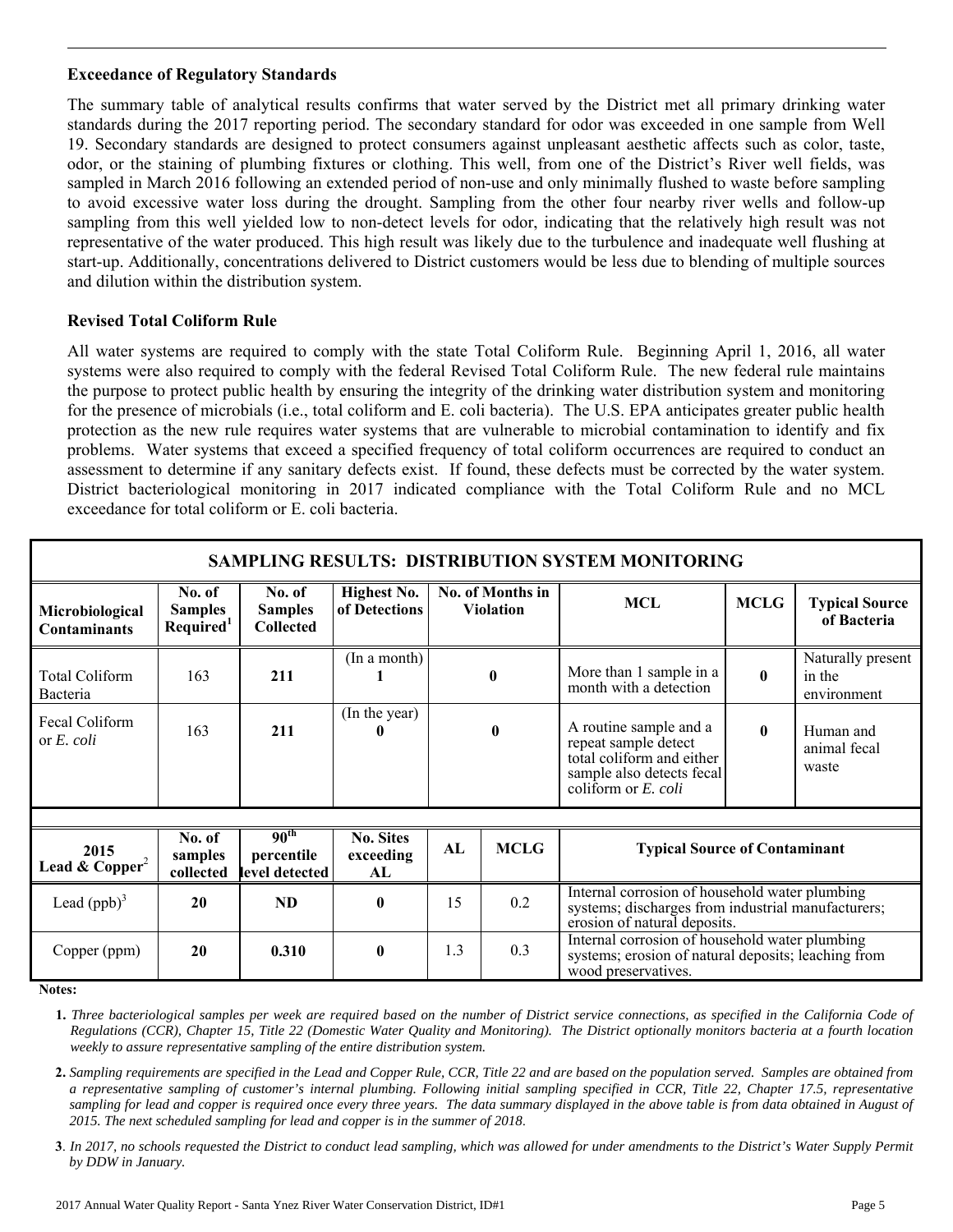# **EPA Safe Drinking Water Hotline**

All drinking water, including bottled water, may reasonably be expected to contain at least small amounts of some contaminants. The presence of contaminants does not necessarily indicate that the water poses a health risk. More information about contaminants and potential health effects can be obtained by calling the U.S. Environmental Protection Agency's (USEPA) Safe Drinking Water Hotline (1-800-426-4791).

## **Additional Information Regarding Your Drinking Water**

# *Hexavalent Chromium (Cr6)*

Chromium is a naturally occurring metal present in ore deposits and rock types found in the nearby San Rafael Mountains, which make up a large portion of the Upland Basin watershed area that recharges the District's ground water wells. As a result, Chromium (including Cr6) is present in the District's active Upland Basin water supply wells. On July 1, 2014, the State of California enacted a new MCL for Cr6 in drinking water of 10 ppb, previously regulated under the Total Chromium MCL of 50 ppb. However, the MCL was withdrawn on September 11, 2017, pending further evaluation and re-establishment of a new Cr6 MCL by the State Water Resources Control Board. Therefore, Cr6 is again regulated under the total chromium MCL of 50 ppb.

### *SB 385 and Cr6 Compliance*

In March of 2016, the District submitted a Compliance Plan in accordance with Senate Bill 385 (SB 385), which became law (Health & Safety Code, section 116431), effective September 4, 2015. SB 385 established a timeframe for public water systems, with sources that produced water exceeding the Cr6 MCL, to come into compliance. With the withdrawal of the Cr6 MCL, the Cr6 Compliance Plan is no longer applicable or required.

### *Drought Conditions*

Winter rains in 2017 provided some relief to the prevailing drought conditions that have affected most of California over the past several years. However, much of California and, more specifically, the Santa Ynez Valley are still experiencing drought conditions. Allocations from the State Water Project and Lake Cachuma continue to be restricted from less than average rainfall. The District continues to rely more heavily on the Upland Basin supply wells which are also experiencing production losses as water levels continue to drop due to limited recharge and increased private and public ground water pumping within the basin.

### *Cross-Connection Control Program*

As many of our residential and commercial customers know, the District requires the installation and maintenance of backflow prevention devices where "an actual or potential cross-connection" exists, to protect and ensure safe water quality within our distribution system. Resolution No. 482 establishes the District's Cross-Connection Control Program to assure compliance with DDW regulatory requirements (17 CCR, Section 7584) and to prevent the contamination of our distribution system. For additional information regarding this program, pick up a copy of our free cross-connection control brochure or the District's Cross-Connection Control policy at the District office, located in Santa Ynez at 3622 Sagunto Street.

### *Attention Landlords and Other Property Managers:*

We recommend that landlords and other property managers display this report in a public location such as a lobby, laundry room, or community room. If you would like to receive additional copies of this report, please contact the District office at (805) 688-6015.

### *Recommendation for Customers with Special Water Needs*

Some people may be more vulnerable to contaminants in drinking water than the general population. Immunocompromised individuals such as people with cancer undergoing chemotherapy, persons who have undergone organ transplants, people with HIV/AIDS or other immune system disorders, some elderly and infants can be particularly at risk from infections. These people should seek advice about drinking water from their health care providers. USEPA/Centers for Disease Control (CDC) guidelines on appropriate means to lessen the risk of infection by *Cryptosporidium* and other microbial contaminants are available from the Safe Drinking Water Hotline (1-800-426-4791).